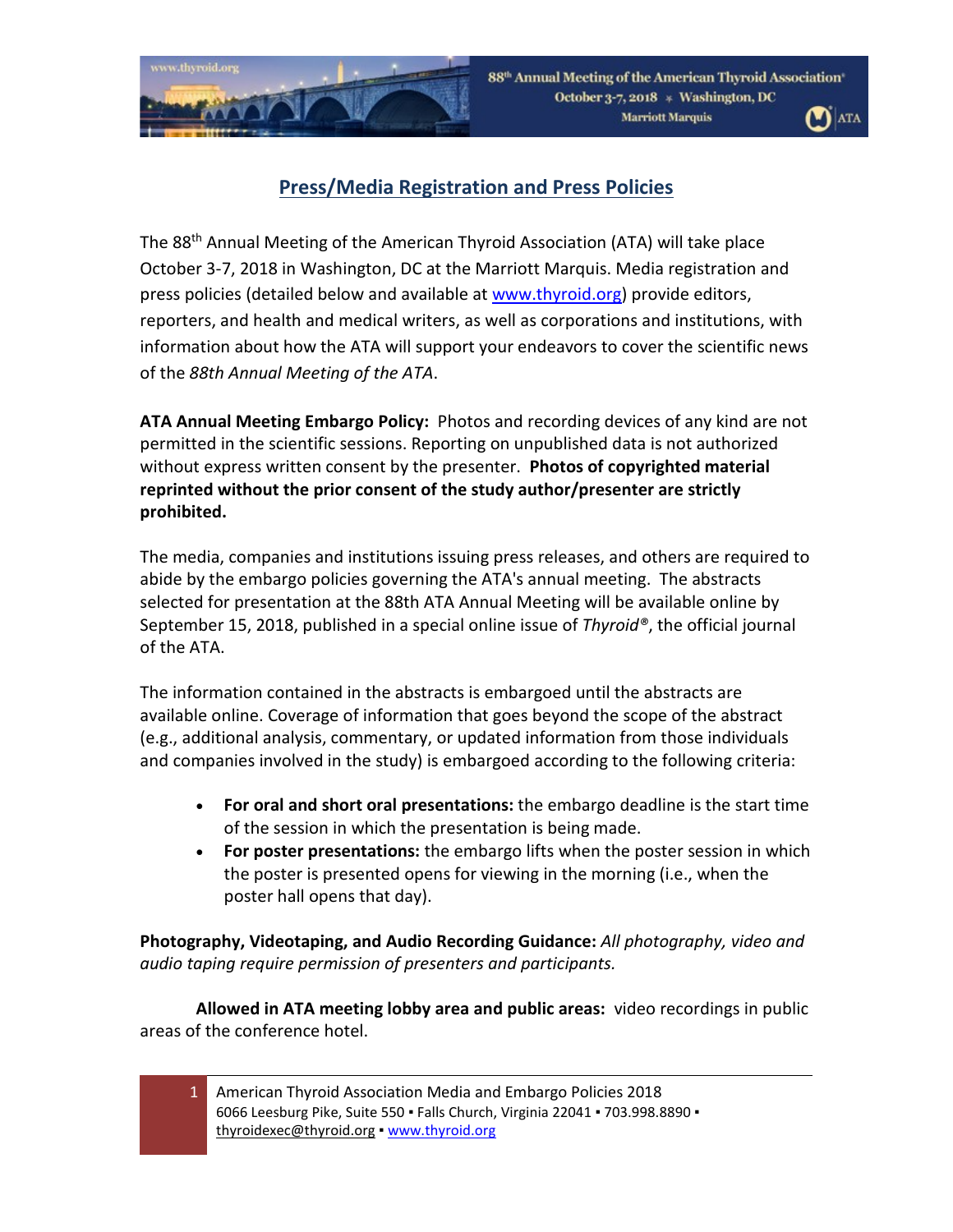



## **Press/Media Registration and Press Policies**

#### **Prohibited in Scientific Sessions:**

- Taking photos during sessions.
- Taking photos of slide or PowerPoint presentations.
- Videotaping or audio recording session presentation slides or discussions.

**Allowed in Poster Session:** Photograpy (non-flash only) and audio recordings.

**Prohibited in Exhibit Hall:** Photography, videotaping, or audio recording.

**Interviews:** Registered media may reserve an interview room only for the purpose of editorial news coverage, and requests can be made through the ATA staff. Use of this room is by appointment only and is subject to availability. Pre-meeting interviews are available for reporters interested in speaking with researchers whose work is featured in the ATA program. Please note that all pre-meeting interviews follow the same embargo policies.

**On-Site Media Guidelines:** The following rules apply only to registered media. All other meeting attendees are required to adhere to the general Meeting Rules and Regulations. *All photography, video and audio taping require permission of presenters and participants.*

**Meeting Admission:** Registration for press/media for the 88th Annual Meeting of the ATA is available on the ATA website at [https://www.thyroid.org/88th](https://www.thyroid.org/88th-annual-meeting-ata/)-annual-meeting[ata/.](https://www.thyroid.org/88th-annual-meeting-ata/) Verification of press credentials may be requested as needed. Registered media are required to wear the Meeting "Press" badge at all times while on site at the Congress/Annual Meeting. All scientific sessions, education sessions, abstract sessions, and special lectures at the annual meeting are open to the media. Entry into sessions requires a badge. **Photos and recording devices of any kind are not permitted in the scientific sessions. Reporting on unpublished data must be authorized by the presenter.** Sessions that are designated members-only or ticketed are **not** open to registered media, which include receptions and annual business meetings.

#### **Media credentials are required for use of the press room and must include either:**

- Business card clearly showing media affiliation (a print, online, or broadcast news organization) and position (editor, writer, producer, reporter). If a business card is used to register, an additional form of identification may be requested.
	- 2 American Thyroid Association Media and Embargo Policies 2018 6066 Leesburg Pike, Suite 550 · Falls Church, Virginia 22041 · 703.998.8890 · [thyroidexec@thyroid.org](mailto:thyroidexec@thyroid.org) [▪ www.thyroid.org](http://www.thyroid.org/)